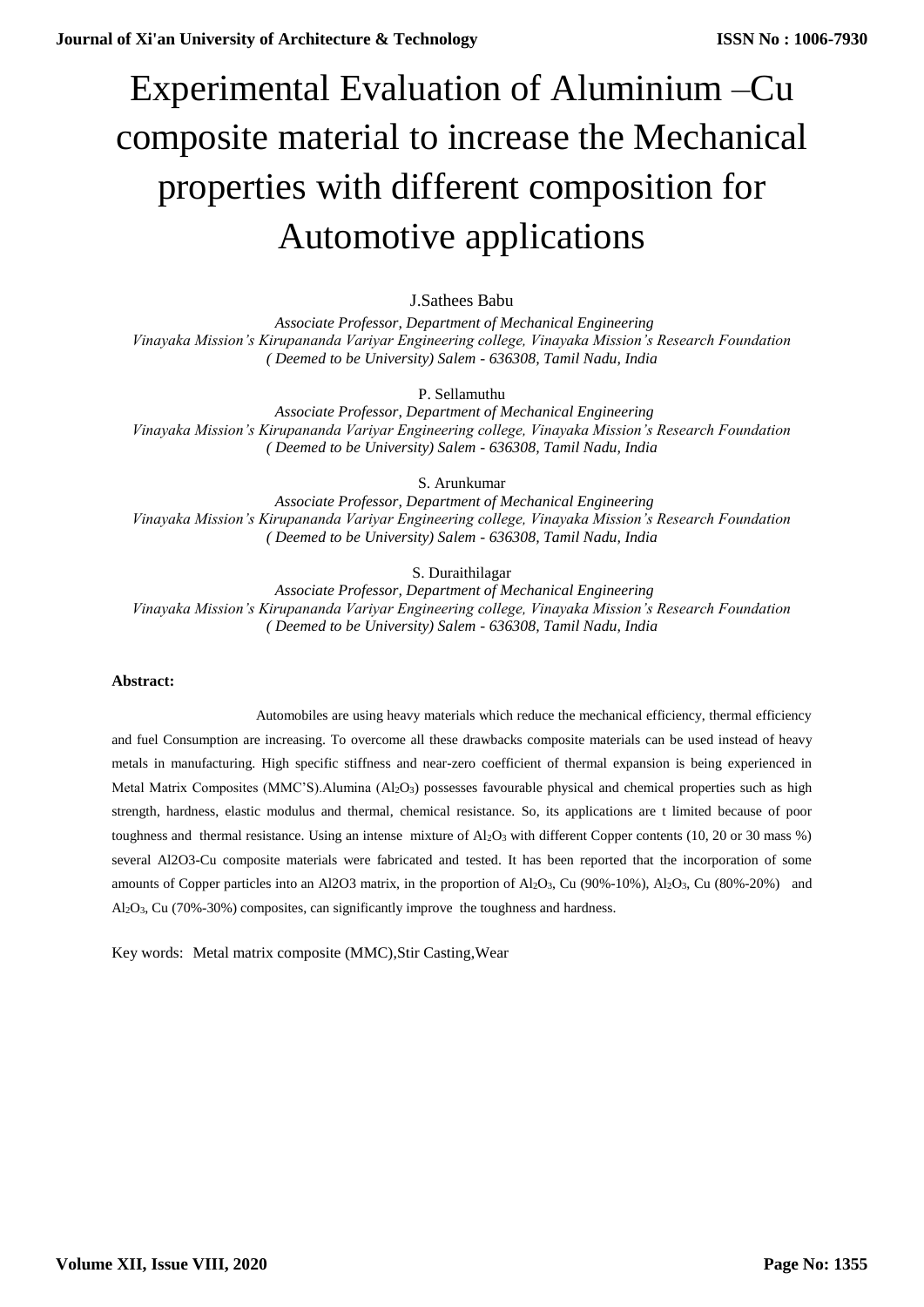## **Introduction:**

Copper is easily worked, being both ductile and malleable , which it can be drawn into wire makes it useful for electrical work in addition to its excellent electrical properties. Copper can be machined, although it is usually necessary to use an alloy for parts like threaded components, to get really good machinability. Copper has good corrosion resistance , brazing and soldering properties and can also be welded.

Characteristics of Aluminium are soft, durable, lightweight, [ductile](http://en.wikipedia.org/wiki/Ductility), [malleable](http://en.wikipedia.org/wiki/Malleable), nonmagnetic and non sparking. The [yield strength](http://en.wikipedia.org/wiki/Yield_%28engineering%29) of pure Aluminium is 7–11 [MPa](http://en.wikipedia.org/wiki/Pascal_%28unit%29) and has about one-third the [density](http://en.wikipedia.org/wiki/Density) and [stiffness](http://en.wikipedia.org/wiki/Elastic_modulus) of [steel](http://en.wikipedia.org/wiki/Steel) .[Corrosion](http://en.wikipedia.org/wiki/Corrosion) resistance was excellent due to a thin surface layer of Aluminium oxide that forms when the metal is exposed to air. The Aluminium alloys are less corrosion resistant due to [galvanic](http://en.wikipedia.org/wiki/Galvanic_cell) reactions with alloyed [copper](http://en.wikipedia.org/wiki/Copper).

Composite materials are made from two or more constituent materials with different physical or chemical properties which remain separate and distinct on a macroscopic level within the finished structure.

Metal matrix composite (MMC) is composite material with minimum of two distinct parts, one being a metal and the other material may be a different metal or another material, such as a ceramics. MMCs are more expensive than the more conventional materials they are replacing.

MMCs are having high resistant to fire, do not absorb moisture, have better electrical and thermal conductivity, radiation resistance. MMCs tend to be more expensive than the fiber-reinforced materials which may be difficult to fabricate.

 Manufacturing of MMCs are by dispersing a reinforcing material into a metal matrix and the reinforcement surface can be coated to prevent a chemical reaction with the matrix.

Polymer or Metal matrix is the monolithic material into which the reinforcement is embedded, and is completely continuous. In many applications, the matrix is usually a lighter metal like aluminium, magnesium, or titanium, and provides a good support for the reinforcement. Cobalt and Cobalt-nickel alloy matrices are common in the high temperature applications.

The reinforcement material is embedded into the matrix. The reinforcement does not always serve a purely structural task but is also used to change physical properties like wear resistance, friction coefficient, or thermal conductivity. The reinforcement can be either continuous, or discontinuous. Discontinuous MMCs can be isotropic, and worked with standard metalworking techniques, such as extrusion, forging or rolling. They may be machined using conventional techniques, but commonly would need the polycrystalline diamond tooling (PCD).

#### **LITERATURE REVIEW:**

[1] This paper reveals that that with increasing concentration of aluminium with Cu, the coefficient of friction and wear rate decreased. In the case of low voltage and high current density, it is required to employ materials with a very high specific electrical conductivity, good thermal conductivity and low friction coefficient. such conditions are fulfilled only by Cu-Aluminium composite materials.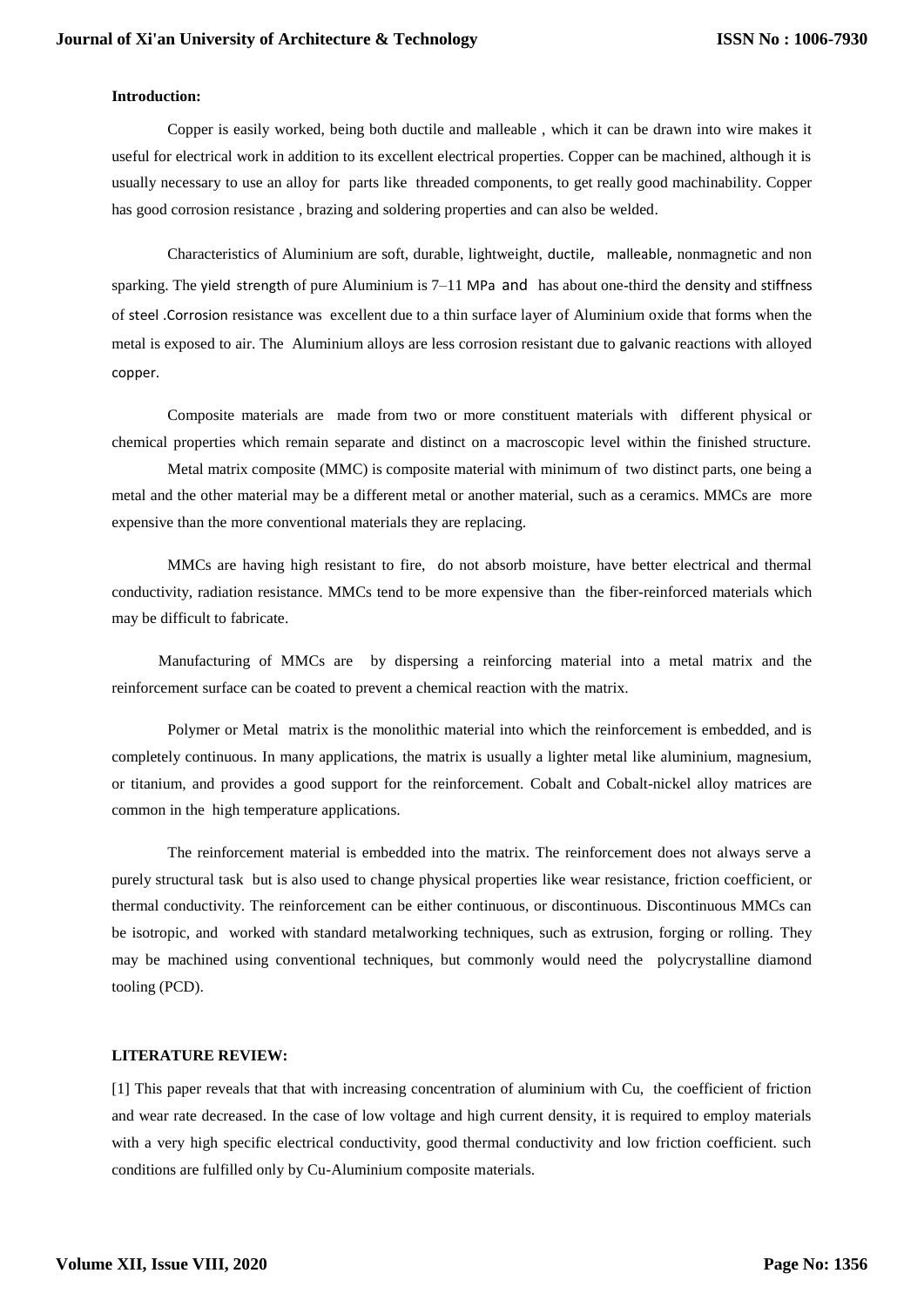[2] This paper reveals that the microstructure and hardness of the surface infiltrated composite (Cu/  $Al<sub>2</sub>O<sub>3</sub>$ ) layers produced on copper substrates. High electrical and heat conductive copper is widely used in optics, electrical contact and heat conducting materials . Their low strength and poor wear resistance are required to improve with the developing industry.

[3] This paper reveals that the use of SiC or diamonds particles as reinforcements in copper based composites is considered very attractive to meet the increasing demands for high performance heat sink materials and packages.

[4] This paper reveals that he lubricant graphite and MoS2 powders were coated with Cu to reinforce their bonding to the Cu particles in the composites during sintering. The friction and wear properties of the materials were improved.

[5] This paper reveals that Tungsten, being a refractory metal, provides some degree of wear and arcing resistance when used with copper as an electrical contact material. Its wear resistance is better than that of wearresisting tool steels. Tungsten carbide undergoes no phase changes during heating and cooling and retains its stability indefinitely.

[6] This paper reveals that Copper-based composites appear to be a promising material for engineering applications due to their excellent thermo physical properties coupled with better high temperature mechanical properties as compared to pure copper.

[7] This paper reveals that Cu–graphite composites were prepared by hot isostatic pressing from the copper and graphite powders in the range of 0–50vol.% of graphite. The same graphite powder was copper coated and used for the preparation of coated composites with 30 and 50vol.% of graphite. It was confirmed that with increasing concentration of graphite the coefficient of friction and wear rate of coated and uncoated composites at first decreases.

[8] This paper reveals that the effects of the interfacial design on the thermo-physical properties of SiCp/Cu composites were studied in detail. Thermal conductivity and expansion test results showed that silicon carbide particles coated with uniform and compact molybdenum coating have improved the comprehensive thermal properties of the SiCp/Cu composites.

[9] This paper reveals that Copper matrix composites with Al2O3–graphite reinforcement (0.5-0.5, 1.0-1.0, 1.5- 1.5 and 2.0-2.0 wt%) were prepared by stir casting process. Phase, microstructure, density, hardness, wear, compressive strength and specific heat of prepared samples have been investigated. X-ray diffraction revealed that there is no intermediate phase formation between matrix and reinforcement phase as a result of interfacial bonding between them. Microstructure study shows the uniform distribution of Al2O3–graphite particles in the Cu-matrix. Density and hardness were found to decrease with increase in reinforcements percentage whereas the compressive strength was found to increase as the amount of reinforcements was increased. Composite containing 2.0 wt% reinforcements showed the maximum resistance to wear.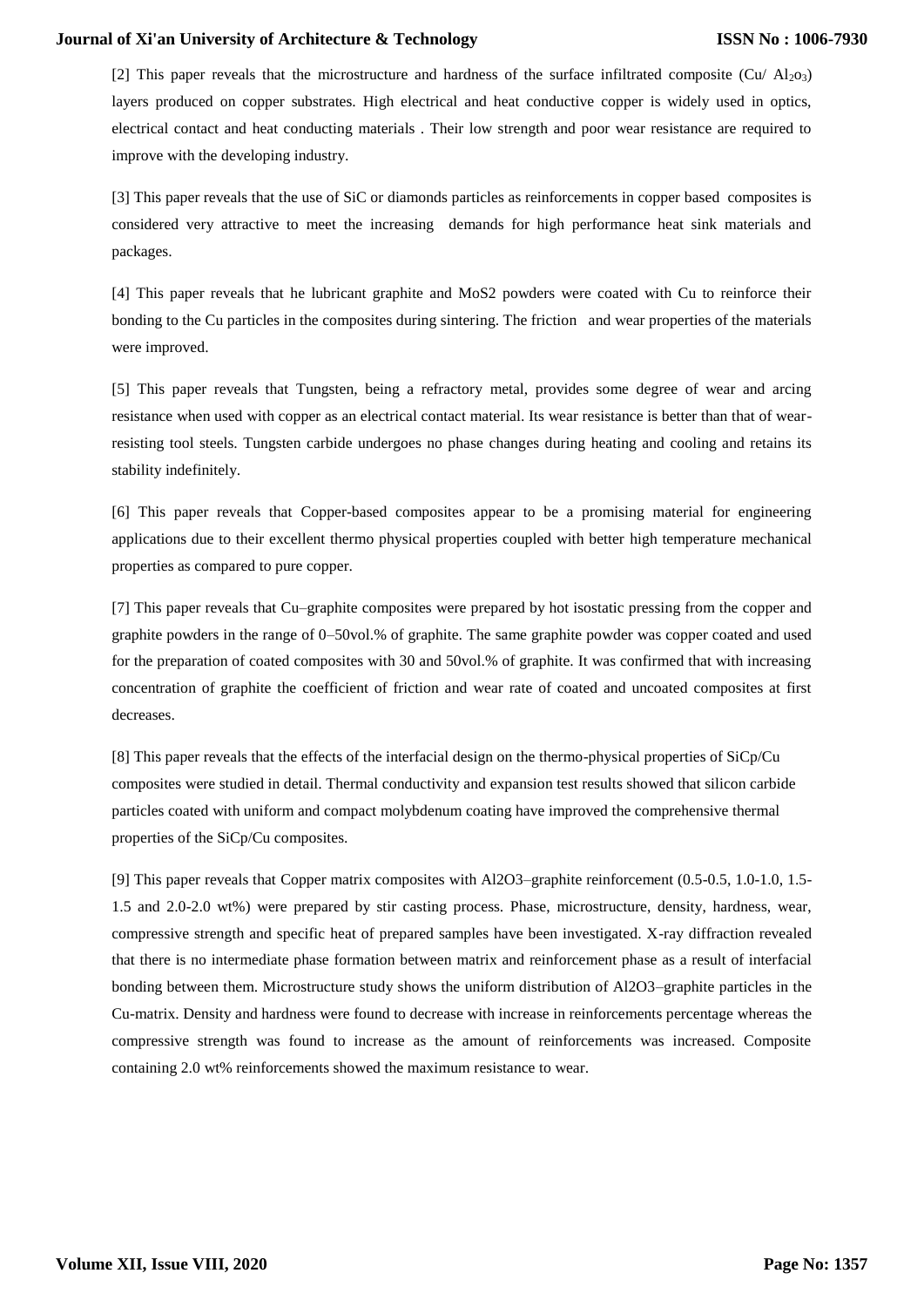## **Methodology:**

 In this research sand mold casting was used for produce the requirement size. Sand casting, is a [metal casting](http://en.wikipedia.org/wiki/Metal_casting) process characterized by using [sand](http://en.wikipedia.org/wiki/Sand) as the [mold](http://en.wikipedia.org/wiki/Mold_%28manufacturing%29) material and bonding agent like clay is mixed with the sand. The mixture is moistened with water to create strength and plasticity of the clay and to make the aggregate suitable for molding.

#### **Material requirement for various ratios**

#### **Mixing ratio-90%&10% (Copper and Aluminium):**

Volume of copper=180\*0.90=162 gm Volume of Aluminum=180\*.10=18 gm Density of copper=8.9gm/cc Weight of copper 162\*8.9=1441.8 gm =1.441kg Density of aluminum=2.7gm/cc Weight of Aluminum  $=18x^2.7=48.6$  gm 30 % for excess (Runner&riser,slag) Total weight of mixture Copper=1441.8 gm +410 gm= 1851.8 gm Aluminum=48.6+15=63.6 gm **Mixing ratio-80%&20%(Copper and Aluminium):** Volume of copper=180\*0.80=144 gm Volume of Aluminum=180\*.20=36 gm Density of copper=8.9 gm/cc Weight of copper 144\*8.9=1281.6 gm/cc=1.281kg Density of aluminum=2.7gm/cc Weight of Aluminum  $=36x2.7=97.2$  gm 30 % for excess (Runner&riser, slag) Total weight of mixture Copper= $1281.6Kg+360g=1641.6gm$ Aluminum=97.2+30=127.2 gm **Mixing ratio-70%&30%(Copper and Aluminum):** Volume of copper=180\*0.70=126 gm Volume of Aluminum=180\*.30=54 gm Density of copper=8.9gm/cc Weight of copper 126\*8.9=1121.4 gm =1.121kg Density of aluminum=2.7gm/cc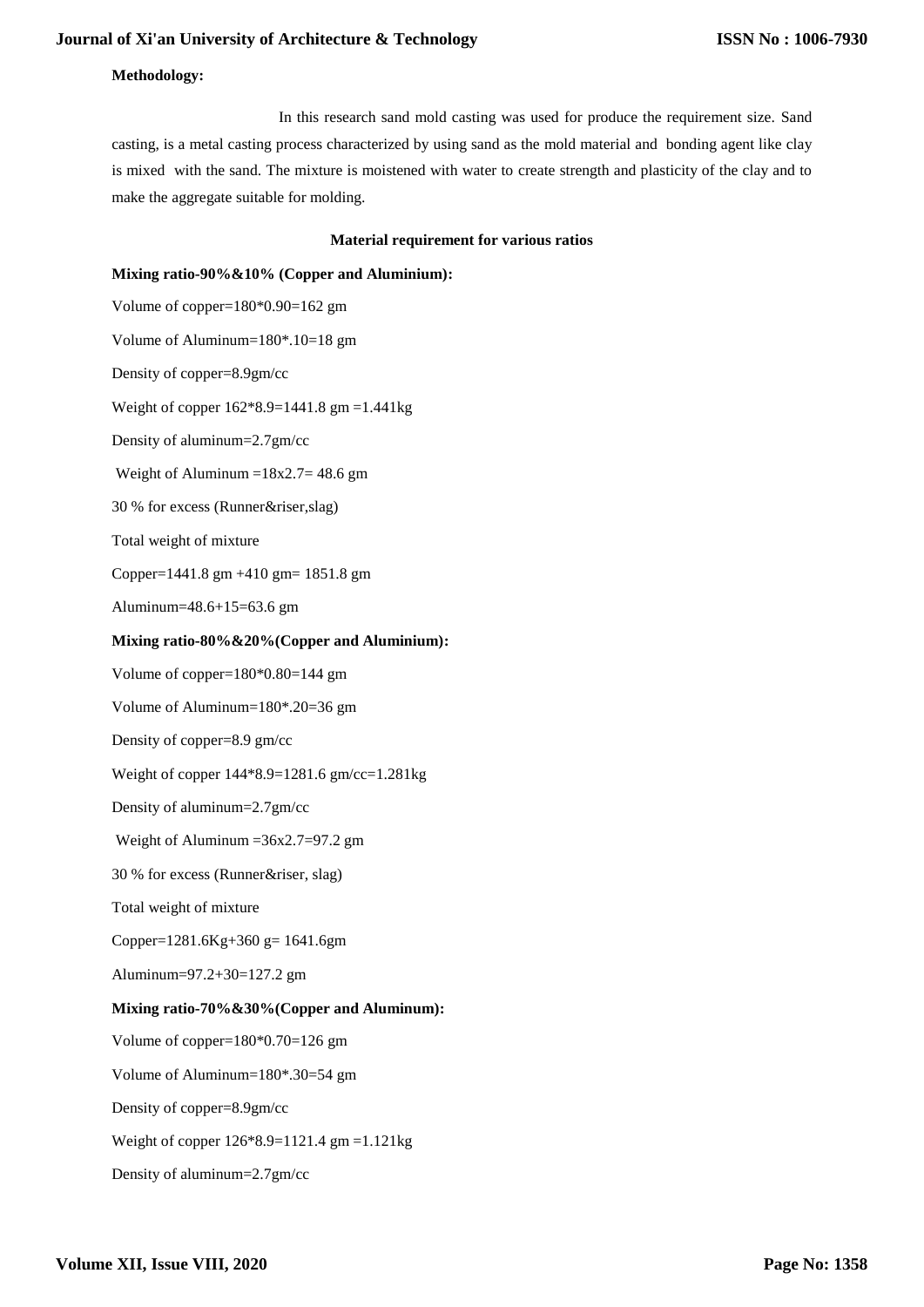Weight of Aluminum =54x2.7=145.8 gm

30 % for excess (runner &riser, slag)

Total weight of mixture

Copper=1121.4g+300 g= 1421.4gm=1.421kg

Aluminum=145.8+45=190.8gm

## **Hardness Details**

Type : Rockwell Hardness

Major Load Applied : 100Kgf

Types of Indenter used : 1/16 "

# **Table - 1 Verification of Raw Materials**

| S.No | Material                   | Trial 1 | Trial 2 | Trial 3 | Trial 4 | Trial 5 | Mean |
|------|----------------------------|---------|---------|---------|---------|---------|------|
| 1    | Pure<br>Aluminium<br>(LM4) | 39      | 41      | 48      | 40      | 40      | 39.5 |
| 2    | Pure Copper                | 81      | 79      | 78      | 83      | 83      | 81   |

**Table -2 Verification of Composite Materials**

| S.No         | Material                       | Trial 1 | Trial 2 | Trial 3 | Trial 4 | Trial 5 | Mean |
|--------------|--------------------------------|---------|---------|---------|---------|---------|------|
| $\mathbf{1}$ | $Cu - 90%$<br>$Al_2O_3 - 10\%$ | 35      | 39      | 33      | 32      | 39      | 35.6 |
| 2            | $Cu - 80%$<br>$Al_2O_3 - 20\%$ | 54      | 58      | 60      | 69      | 68      | 62   |
| 3            | $Cu - 70%$<br>$Al_2O_3 - 30\%$ | 12      | 16      | 14      | 13      | 11      | 13.2 |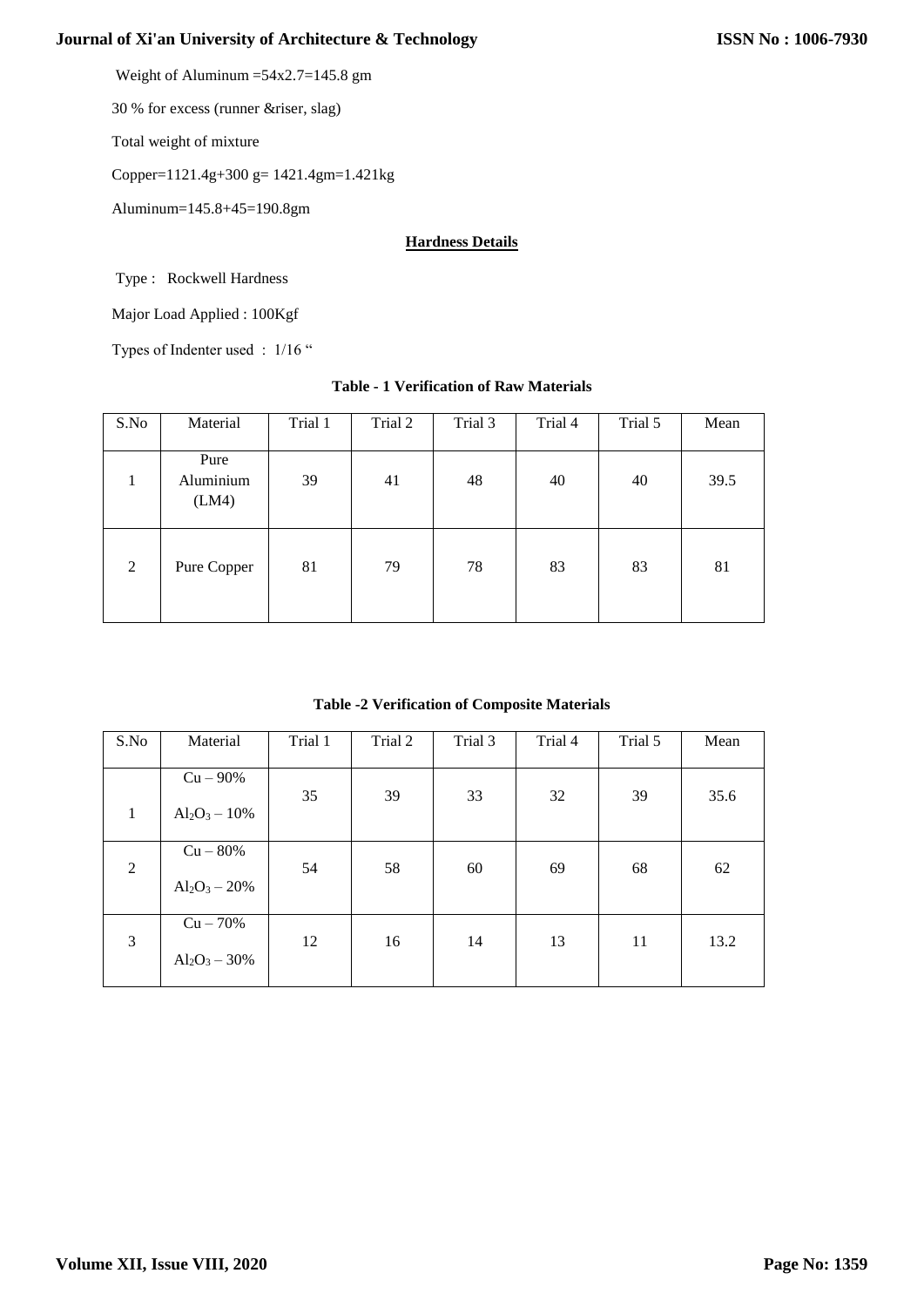

Figure 1 Comparison Graph

Sample 1: 90% Cu 10% Al<sub>2</sub>O<sub>3</sub>

Sample 2 : 80% Cu 20% Al2O<sup>3</sup>

Sample 3: 70% Cu 30% Al<sub>2</sub>O<sub>3</sub>

# **IMPACT TEST**

Izod impact strength testing is an [ASTM](http://en.wikipedia.org/wiki/ASTM) standard method of determining impact strength. A notched sample is generally used to determine impact strength. In this research Impact Strength determined through impact testing machine by Izod method.

Specification of the Machine :

| Energy Range $= 0 - 168$ J |  |  |
|----------------------------|--|--|
|----------------------------|--|--|

Least Count  $(1 \text{ Division}) = 2J$ 

| SPECIMEN LENGTH            |     | 75 mm                                 |
|----------------------------|-----|---------------------------------------|
| <b>SIZE</b>                | $=$ | 10Sqmm                                |
| <b>NOTCH</b>               | $=$ | V NOTCH $(45^{\circ}$ Included Angle) |
| <b>FALL ANGLE</b>          |     | $90^{\rm o}$                          |
| <b>SPECIMEN SUPPORTING</b> | $=$ | Cantilever Beam setup                 |
| NOTCH DEPTH                |     | 2mm                                   |
| AREA                       |     | $64 \text{mm}^2$                      |

## **COMPOSITION I : (90%-10% Cu and Al2O3)**

 $I = K/A$  J/m<sup>2</sup>

I = Impact Strength

 $K =$  Energy Observed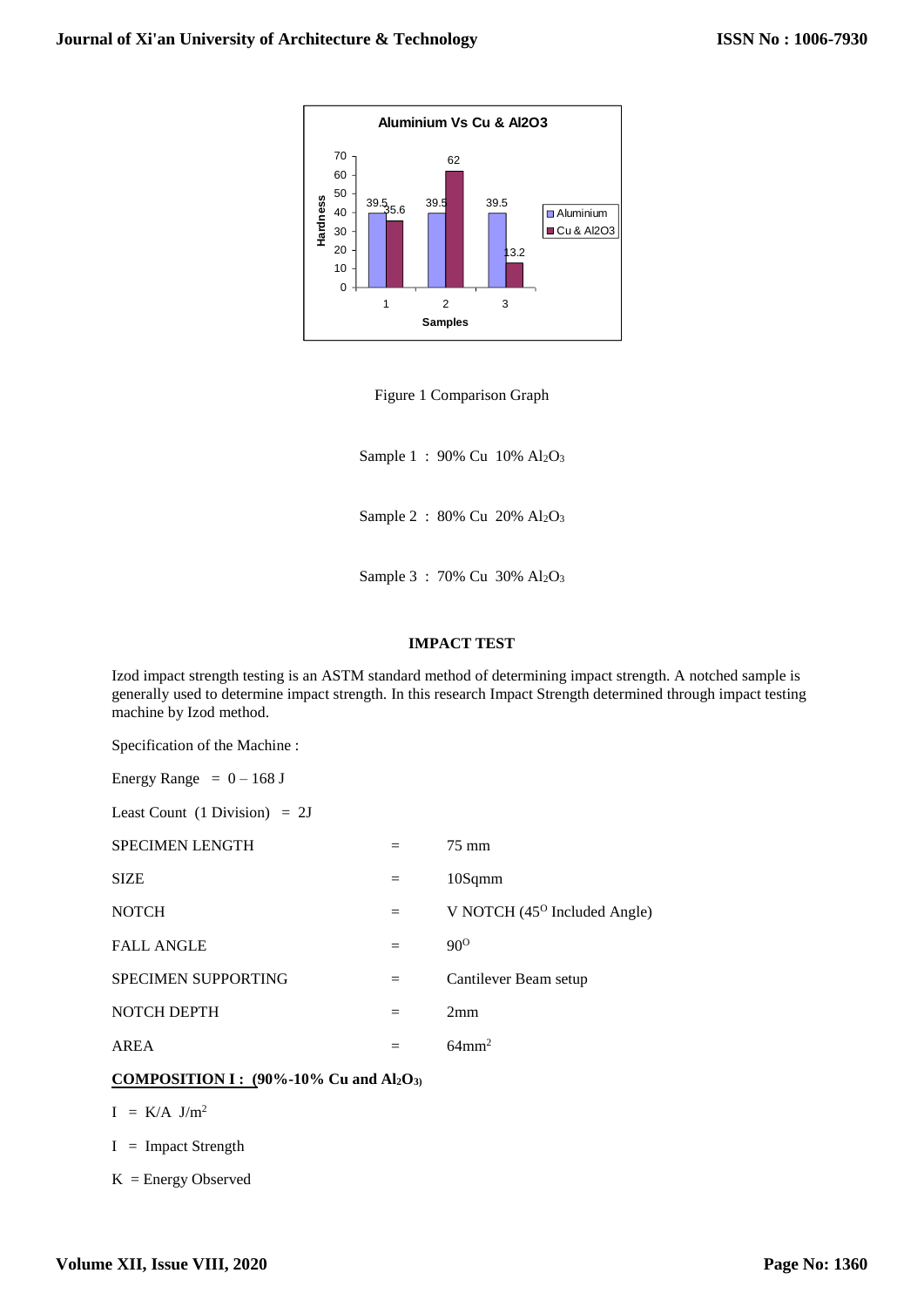$A = Area$ 

Energy Observed =  $0.9687$  J/mm<sup>2</sup>

# **COMPOSITION II : (80%-20% Cu and Al2O3)**

 $I = K/A$  J/m<sup>2</sup>

Energy Observed =  $1.15$  J/mm<sup>2</sup>

# **COMPOSITION III : ( 70%-30% Cu and Al2O3)**

 $I = K/A$  J/m<sup>2</sup>

Energy Observed  $= 0.156$  J/mm<sup>2</sup>



Figure 2 Comparison Graph ( Impact Strength)

Sample 1 : 90% Cu 10% Al<sub>2</sub>O<sub>3</sub> Sample 2 : 80% Cu 20% Al<sub>2</sub>O<sub>3</sub> Sample 3: 70% Cu 30% Al<sub>2</sub>O<sub>3</sub>



Figure 3 Comparison Graph ( Hardness)

|  | Sample 1: 90% Cu $10\%$ Al <sub>2</sub> O <sub>3</sub>     |
|--|------------------------------------------------------------|
|  | Sample 2 : $80\%$ Cu $20\%$ Al <sub>2</sub> O <sub>3</sub> |
|  | Sample 3 : 70% Cu 30% $Al_2O_3$                            |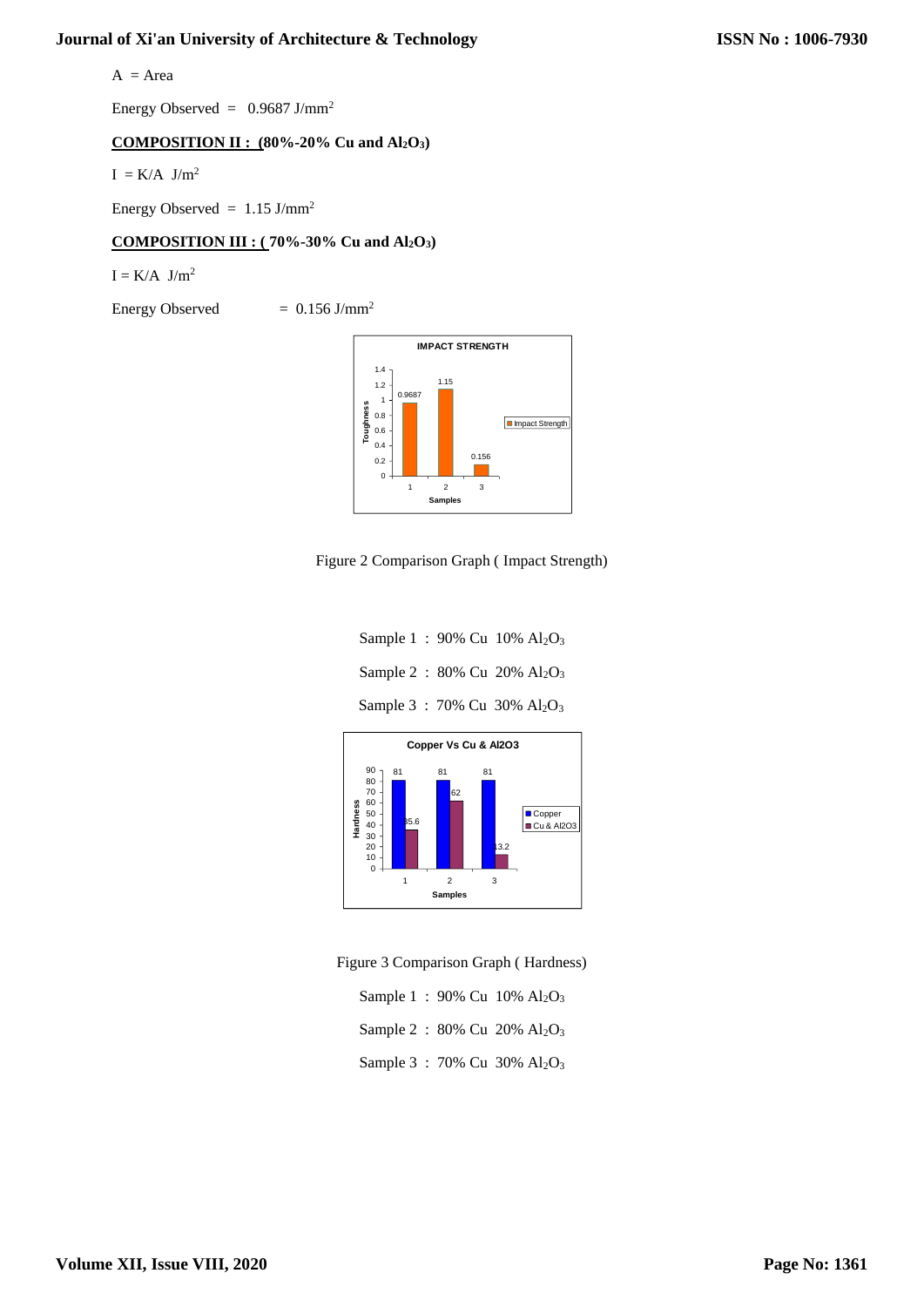# **RESULTS AND DISCUSSION:**

#### **MICROSTRUCTURE ANALYSIS RESULTS**

The microstructures of the Cu-  $Al_2O_3$  composites are shown in Figures below. It is observed that on increasing percentage of aluminium may increase the porosity and coring. It is observed that the percentage of the aluminum increases the hardness of the specimen also increases.

#### **Microstructure of Samples:**

**Sample I : Cu-Al2O<sup>3</sup> at 90%-10%**

**Sample II : Cu-Al2O<sup>3</sup> at 80%-20%** 

**Sample III : Cu-Al2O<sup>3</sup> at 70%-30%**



**Figure - 4 SAMPLE – I Figure - 5 SAMPLE – II Figure – 6 SAMPLE – III**

Sample I matrix shows completely fine transformed beta as the matrix. Some equi-axed alpha also present in the matrix of beta. Sample II matrix shows large grains of alpha in a matrix of beta solid solution. The matrix also shows the intergranular voids. This may also due to shrinkage defect taken place during casting. Sample III matrix shows cast fine inter-dendritic grains of alpha and beta. The matrix is beta and the presence of alpha solid solution is about 20% in a matrix of beta solid solution. Void shows the material is cast and due to shrinkage defect.

## **CONCLUSION**

Composite materials especially Cu-Al<sub>2</sub>O<sub>3</sub> composites having good mechanical properties compared with other conventional materials. It is used in various industrial application because of light weight along with high hardness .It with stand high load compare with the existing materials are most applicable in the engineering products instead of existing materials. The percentage in the proportion of Al2O3, Cu (90%-10%), Al2O3, Cu (80%- 20%) and Al2O3, Cu (70%-30%) composites Aluminium increases the hardness and toughness.

## **REFERENCES**

[1] , Jaroslav Kovacik,stefan Emmer,Jozef Bielek,ubomir, "Effect of composition on friction coefficient of Cu– graphite composites", [International Journal of W](https://www.researchgate.net/journal/0017-9310_International_Journal_of_Heat_and_Mass_Transfer)ear , Vol .265 Issue 3-4: pp 417-421, , 2008.

[2] Gui-rong Yang, Wenming Song, Jin-jun Lu, Yuan Hao," Microstructure of surface composite Al 2O 3/Ni on copper substrate produced by vacuum infiltration casting", International Journal of Materials Science and Engineering, Vol 418(1):pp 223-228 ,2006.